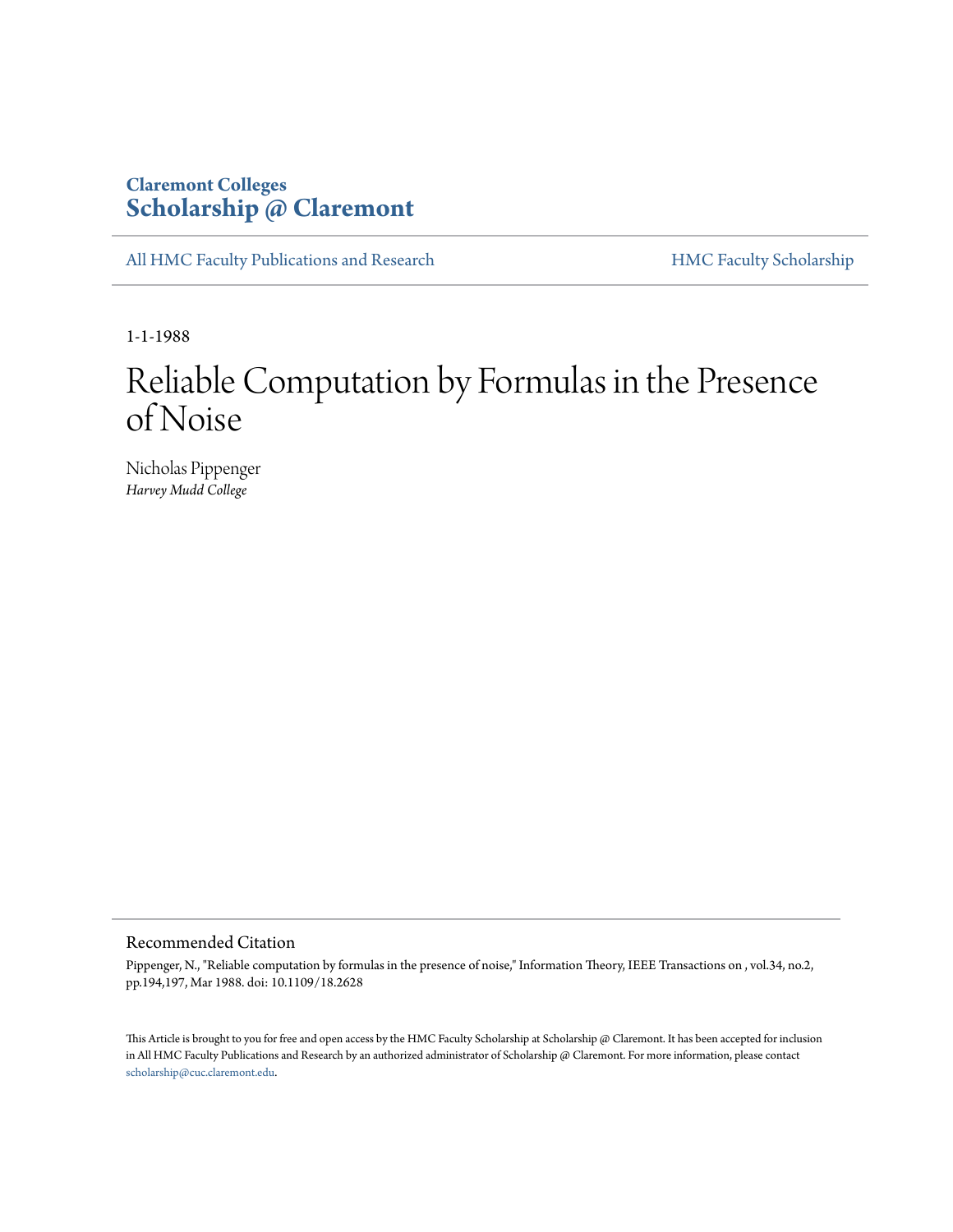## Reliable Computation by Formulas in the Presence of Noise

NICHOLAS PIPPENGER, SENIOR MEMBER, IEEE

**Abstract-It is shown that if formulas are used to compute Boolean functions in the presence of randomly occurring failures (as has been**  suggested by von Neumann and others), then 1) there is a limit strictly less **than 1/2 to the failure probability per gate that can be tolerated, and 2) formulas that tolerate failures must be deeper (and, therefore, compute more slowly) than those that do not.** 

#### I. INTRODUCTION

A COMMON way of computing Boolean functions is by means of Boolean networks or formulas. In 1952, von Neumann **[4]** showed how this method could be made to work with high probability even when each gate in the network or formula failed independently with some small probability. The main idea in von Neumann's construction is to interleave layers of gates that do computation with layers that do correction in such a way that error probabilities are kept under control. Two striking features of von Neumann's construction are 1) that it works only when the failure probability per gate is sufficiently small (in the case considered by von Neumann, it has to be less than **1/6,**  though in general it depends on the types of gates available), and 2) that computation proceeds more slowly than in the absence of failures since for a given failure probability a fixed fraction of the layers need to be devoted to correction. (No effort was made by von Neumann to estimate this fraction for this method. Some analysis of what can be achieved by this method will be given in Section III for purposes of comparison.)

The goal of this paper is to show that, at least in the case of formulas, both of these features are essential no matter what types of gates are available and no matter how they are interconnected. (A formula is simply a network in which the output of each gate is used as the input to at most one other gate.) The difficulty of proving this lies in the condition "no matter how they are interconnected." To appreciate this, consider that a formula that works correctly with high probability in the presence of randomly occurring failures need not work at all in the absence of failures. For computation, as distinct from communication, it is possible that noise may be useful as well as detrimental, as is illustrated by the apparent power of randomized algorithms.

**Manuscript received October 1,** 1986.

**The author is with the** IBM **Almaden Research Laboratory** K51-802, 650 **Harry Road, San Jose, CA** 95120-6099.

IEEE **Log Number** 8819893.

The heart of our proof is an information-theoretic argument that deals with computation and errors in very general terms. The strength of this argument is that it applies with equal ease no matter what types of gates are available. Its weakness is that it does not seem to predict quantitatively the limiting value of the failure probability or the ratio by which computation proceeds more slowly in the presence of failures. (In the case considered by von Neumann it shows only that the failure probability per gate must be less than **1/3,** rather than **1/6.** A comparison of computation speeds will be given in Section **111.)** 

It remains an open question whether these features are essential for networks **as** well as formulas. Our proof breaks down for networks because the independence required at a key point in the proof need not hold. Most previous work (for example, [l], **[2],** and **[5])** has dealt with networks rather than formulas and with size (which corresponds to cost) rather than depth (which corresponds to delay). Tomás Feder, a graduate student in the Computer Science Department at Stanford University, Stanford, **CA,**  has recently extended the results of this paper from formulas to networks.

#### **11.** MAIN RESULT

Suppose that among the types of gates available there exists one that computes a Boolean function *f* that depends essentially on  $k \geq 2$  arguments but none that depend essentially on more than  $k$  arguments. By  $d$ -fold composition of  $f$  with itself, we obtain a Boolean function  $f<sub>d</sub>$  that depends essentially on  $n = k<sup>d</sup>$  arguments.

A formula may be regarded as a *k-ary* tree in which the leaves are either Boolean constants (0 or 1) or references to arguments  $(x_1, x_2, \dots)$  and in which the internal nodes are gates computing Boolean functions of  $k$  arguments. The *depth* of a formula is the number of gates on the longest path from an argument reference to the root; it reflects the delay between the time that the values of the arguments are presented and the time that the value of the function is produced. Clearly,  $f_d$  is computed (in the absence of failures) by a formula of depth *d.* We shall show that any formula that computes  $f_d$  with high probability in the presence of failures must be significantly deeper.

.

*Theorem:* Let *F* be a formula with the following property: if each leaf of  $F$  operates correctly, and if each gate

**0018-9448/88/0300-Ol94\$01.00** 01988 IEEE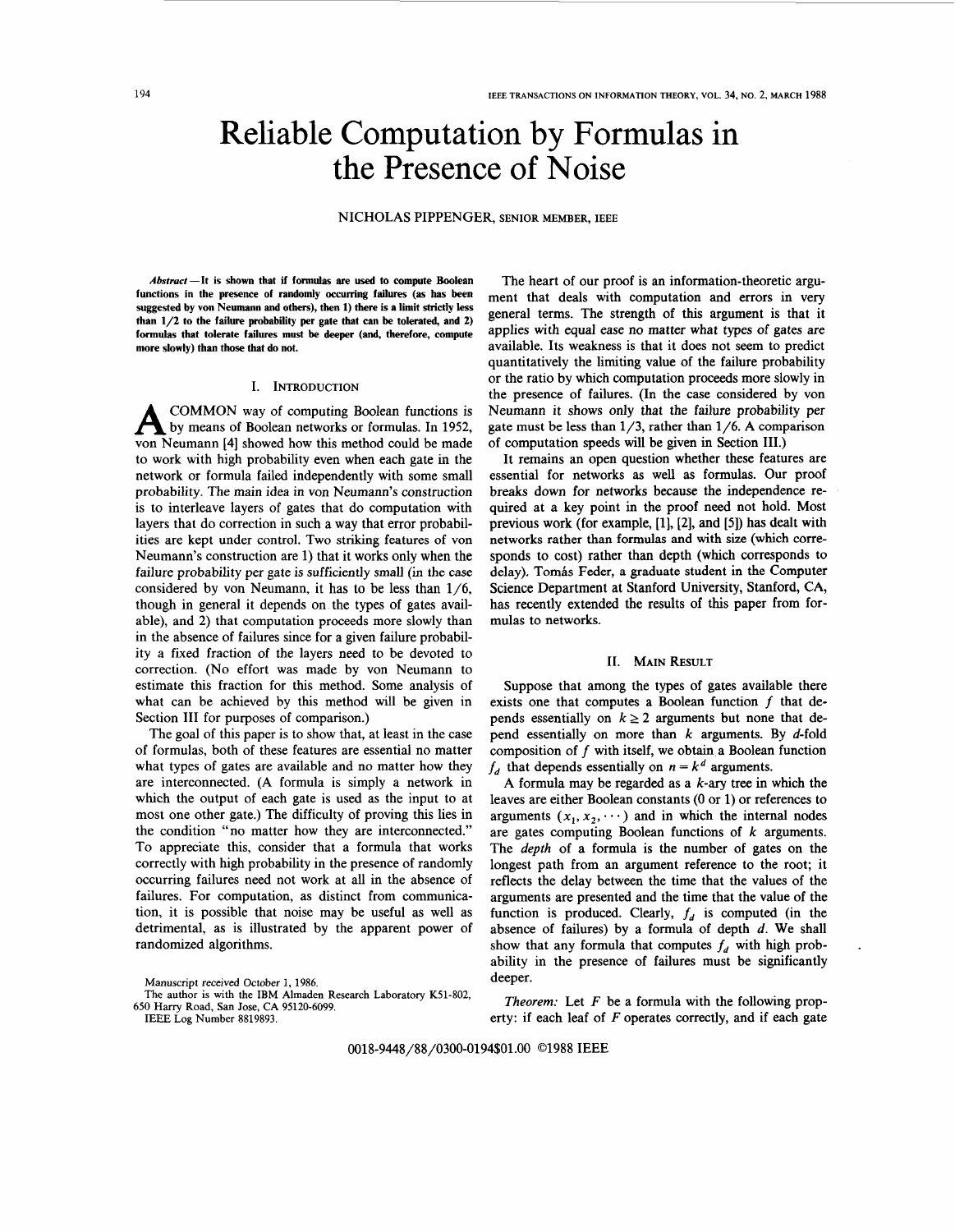of  $F$  independently operates correctly with probability  $1-\epsilon$ , where  $\epsilon > 0$ , then F operates correctly (that is, produces the value of  $f_d$ ) with probability at least  $1 - \delta$ , where  $\delta$  < 1/2. Let

$$
\Delta = 1 + \delta \log_2 \delta + (1 - \delta) \log_2 (1 - \delta) > 0.
$$
  
If  $\epsilon < (k - 1)/2k$ , then the depth c of F satisfies

 $c \ge Rd - S$ 

where

$$
R = \frac{\log k}{\log((1 - 2\epsilon)k)}
$$

and

where

$$
S = \frac{\log(1/\Delta)}{\log((1-2\epsilon)k)}.
$$

(Since  $R > 1$ , computation proceeds more slowly in the presence of failures.) If  $\epsilon \ge (k-1)/2k$ , then

$$
d\leq T
$$

$$
T = \frac{\log \Delta}{\log (1 - 2\epsilon)}.
$$

(Thus if  $\epsilon$  is too large, only relatively simple functions can be computed reliably in the presence of failures.)

The proof is by way of information theory.

For  $1 \le m \le n$ , let  $F_m$  denote the following formula. Since  $f_d$  depends essentially on  $x_m$ , Boolean consince  $f_d$  depends essentially on  $x_m$ , Boolean constants  $c_1, \dots, c_{m-1}, c_{m+1}, \dots, c_n$  exist such that  $f_d(c_1, \dots, c_{m-1}, x_m, c_{m+1}, \dots, c_n)$  is either  $x_m$  or its complement  $\overline{x_m}$ . Substitute these constants for all references to arguments other than  $x_m$  in F to obtain  $F_m$ .  $c_1$ , dep<br>  $\frac{c_1}{x}$ ,  $\frac{c_{m-1}}{x}$ 

Let  $X$  be a Boolean random variable that assumes the values 0 and 1 with equal probabilities. For any formula G, let *Y(G)* be the Boolean random variable produced by G when  $X$  is substituted for all argument references in  $G$ , and each gate in G fails with probability  $\epsilon$ , independently of *X* and of all other gates. By assumption, either  $Pr(Y(F_m) = X) \ge 1 - \delta$  or  $Pr(Y(F_m) = \overline{X}) \ge 1 - \delta$ . In either case, we have by Fano's lemma

$$
I(Y(F_m); X) \ge \Delta. \tag{1}
$$

(See [3, theorem **4.11** for Fano's lemma.)

If G is a formula, let  $\Phi(G, \xi)$  be the generating function for the paths from argument references to the root in  $G$ , classified according to the number of gates they contain. That is, if  $L(P)$  denotes the number of gates on the path *P,* then

$$
\Phi(G,\xi)=\sum_{P}\xi^{L(P)}
$$

Inequality (1) gives a lower bound to  $I(Y(F_m); X)$  in terms of **6.** To exploit it we shall prove an upper bound in terms of  $\epsilon$ , namely,

$$
I(Y(F_m); X) \le \Phi(F_m, 1 - 2\epsilon). \tag{2}
$$

For now, let us see how (1) and (2) imply the Theorem.

Combining (1) and (2) yields

$$
\Phi(F_m, 1 - 2\epsilon) \ge \Delta,\tag{3}
$$

and summing over *m* in the range  $1 \le m \le n$  yields<br>  $\Phi(F | 1 - 2\epsilon) > n\Delta$ 

$$
\Phi(F, 1-2\epsilon) \ge n\Delta \tag{4}
$$

$$
\Phi(F,\xi) = \sum_{1 \le m \le n} \Phi(F_m,\xi). \tag{5}
$$

We shall need the inequality

$$
\Phi(F,1/k) \le 1. \tag{6}
$$

To prove this we shall show that

$$
\Phi(G,1/k) \le 1\tag{7}
$$

for any k-ary formula G. We shall proceed by induction on the structure of G. If G is a constant leaf,  $\Phi(G, \xi) = 0$ . If G is an argument reference leaf,  $\Phi(G, \xi) = \xi^0 = 1$ . For the inductive step, suppose that the root of  $G$  is a gate with subformulas  $G_1, \dots, G_k$ . Then

$$
\Phi(G,\xi) = \xi \sum_{1 \le j \le k} \Phi(G_j,\xi). \tag{8}
$$

Thus

since

$$
\Phi(G,1/k)=(1/k)\sum_{1\leq j\leq k}\Phi(G_j,1/k).
$$

Applying the inductive hypothesis to each term on the right completes the proof of (7). (Inequality (7) is equivalent in content to the Kraft-Szilard inequality; see [3, lemma A.1].) From (5) and (6) it follows that for some *m* in the range  $1 \le m \le n$  we have alent in content to the Kraft-Szilard inequality; see [3, lemma **AI].)** From (5) and **(6)** it follows that for some *m* 

$$
\Phi(F_m, 1/k) \le 1/n. \tag{9}
$$

Suppose first that  $\epsilon < (k-1)/2k$ . Setting  $\lambda = \log_{1/k}$  $(1-2\epsilon)$ , we have  $0 < \lambda < 1$ . Hölder's inequality (see [3, lemma **C.41)** reads

$$
\sum_{P} A_{P} B_{P} \leq \bigg(\sum_{P} A_{P}^{1/\lambda}\bigg)^{\lambda} \bigg(\sum_{P} B_{P}^{1/(1-\lambda)}\bigg)^{1-\lambda}.
$$

Putting  $A_p = (1 - 2\epsilon)^{L(P)}$  and  $B_p = 1$ , and letting P run over paths from argument references to the root in *F,*  yields

$$
\Phi(F, 1-2\epsilon) \le \Phi(F, 1/k)^{\lambda} \Phi(F, 1)^{1-\lambda}.
$$

Bounding  $\Phi(F, 1-2\epsilon)$  below by (4) and bounding  $\Phi(F, 1/k)$  above by (6) yields

$$
\Phi(F,1) \ge (n\Delta)^{1/(1-\lambda)}.\tag{10}
$$

The left side,  $\Phi(F, 1)$ , is simply the number of argument reference leaves in  $F$ ; if  $F$  has depth  $c$ , this is at most  $k^c$ . On the other hand,  $n = k^d$ . Substituting these relations in (10) and taking logarithms to base *k* yields the first part of the theorem.

Now suppose that  $\epsilon \ge (k-1)/2k$ . Setting  $\mu =$  $\log_{1-2\epsilon}(1/k)$ , we have  $0 < \mu \leq 1$ . Jensen's inequality (see [3, lemma **C.61)** reads

$$
\sum_{P} A_{P} \geq \left(\sum_{P} A_{P}^{1/\mu}\right)^{\mu}.
$$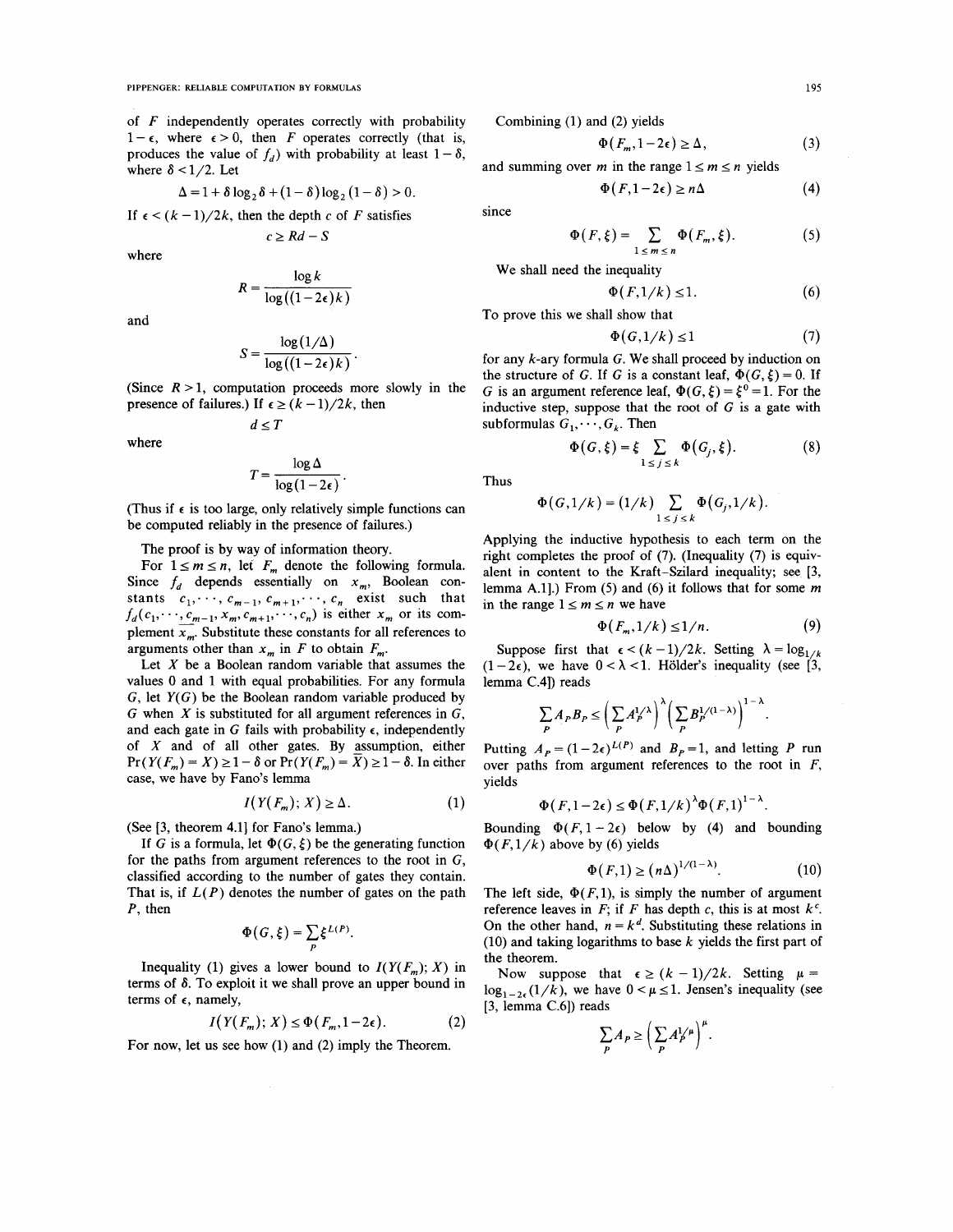Putting  $A_p = (1/k)^{L(P)}$  and letting P run over all paths from argument reference leaves to the root in  $F_m$  yields  $\Phi(F_m, 1/k) \ge \Phi(F_m, 1-2\epsilon)^{\mu}$ .

$$
\Phi(F_m, 1/k) \ge \Phi(F_m, 1-2\epsilon)^{\mu}.
$$

Bounding  $\Phi(F_m,1/k)$  above by (9) and  $\Phi(F_m,1-2\epsilon)$  below by **(3)** yields

$$
1/n \geq \Delta^{\mu}.
$$

Substituting  $n = k^d$  and taking logarithms to base k yields the second part of the theorem.

It remains to prove **(2).** To do this we shall show that

$$
I(Y(G); X) \le \Phi(G, 1 - 2\epsilon) \tag{11}
$$

for any formula *G.* We shall proceed by induction on the structure of *G*. If *G* is a constant leaf,  $I(Y(G); X)$  and  $\Phi(G, 1-2\epsilon)$  both vanish. If *G* is an argument reference leaf, then  $I(Y(G); X) = H(X)$  and  $\Phi(G, 1-2\epsilon) = (1-2\epsilon)^0$ both equal unity. For the inductive step, suppose that the root of *G* is a gate that computes a Boolean function *g* of the values produced by the subformulas  $G_1, \dots, G_k$ . Since *G* is a formula, the random variables  $Y(G_1), \dots, Y(G_k)$  are conditionally independent given the value of *X* (since in this case they depend only on the failures, which are this case they depend only on the failures, which are independent in the disjoint subformulas  $G_1, \dots, G_k$ ). Thus we have  $I(Y(G_1), \dots, Y(G_k); X) \le \sum_{1 \le j \le k} I(Y(G_j); X)$ . we have

$$
I(Y(G_1),\cdots,Y(G_k);X)\leq \sum_{1\leq j\leq k} I(Y(G_j);X).
$$

(See **[3,** lemma **6.31** for this inequality.) By the data processing theorem,

$$
I(g(Y(G_1),\cdots,Y(G_k)); X) \leq I(Y(G_1),\cdots,Y(G_k); X)
$$
  
\n
$$
\leq \sum_{1 \leq j \leq k} I(Y(G_j); X).
$$

(See  $[3,$  theorem 4.2) for this theorem.) Now  $Y(G) =$  $g(Y(G_1),\dots,Y(G_k))+W$ , where "+" denotes the sum modulo 2 ("exclusive or"), and *W* is a Boolean random variable that assumes the value **1** with probability **e** and the value 0 with probability  $1 - \epsilon$ , independently of *X* and  $g(Y(G_1), \dots, Y(G_k))$ . By the following lemma we have

$$
I(Y(G); X) \leq (1-2\epsilon)I(g(Y(G_1), \cdots, Y(G_k)); X)
$$
  
\n
$$
\leq (1-2\epsilon) \sum_{1 \leq j \leq k} I(Y(G_j); X).
$$

Applying the inductive hypothesis to each term on the right and using (8) completes the proof of **(11).** It remains to prove the following lemma.

*Lemma:* Let *X* and *V* be Boolean random variables, and let  $Y = V + W$ , where *W* is a Boolean random variable that assumes the value 1 with probability  $\epsilon$  and the value 0 that assumes the value 1 with probability  $\epsilon$  and the value with probability  $1 - \epsilon$ , independently of *X* and *V*. Then  $I(Y; X) \leq (1 - 2\epsilon)I(V; X)$ .

$$
I(Y; X) \le (1-2\epsilon)I(V; X).
$$

*Proof:* Let *U* be a Boolean random variable that assumes the values 0 and **1** with equal probabilities, independently of *X* and *V.* Let *W'* be a Boolean random variable that assumes the value 1 with probability  $2\epsilon$  and the value 0 with probability  $1 - 2\epsilon$ , independently of *X*, *V*, and *U*. Let the random variable *Y'* equal *U* if  $W' = 1$  and equal *V* if  $W' = 0$ . Then *X, V,* and *Y'* have the same joint distribution as  $X$ ,  $V$ , and  $Y$ , so it will suffice to show that

$$
I(Y'; X) \le (1-2\epsilon)I(V; X).
$$

This is done by an easy calculation:

$$
I(Y'; X) \leq (1 - 2\epsilon)I(V; X).
$$
  
\n
$$
I(Y'; X) \leq (1 - 2\epsilon)I(V; X).
$$
  
\n
$$
I(Y'; X) \leq I((Y', W'); X)
$$
  
\n
$$
= I(Y'; X|W') + I(W'; X)
$$
  
\n
$$
= Pr(W' = 0)I(V; X)
$$
  
\n
$$
+ Pr(W' = 1)I(U; X) + I(W'; X).
$$

The first term is  $(1-2\epsilon)I(V; X)$ , and the remaining two terms vanish since *U* and *W'* are independent of *X.* 

#### **111. CONCLUSION**

We have shown that if  $k$ -ary formulas are to compute arbitrarily complex functions with error probability bounded below  $1/2$ , the failure probability per gate must be bounded below  $(k - 1)/2k < 1/2$ . This may be surprising considering that a binary symmetric channel (which corresponds to a unary identity gate in our model) with failure probability  $\epsilon$  has capacity  $1 + \epsilon \log_2 \epsilon + (1 - \epsilon \log_2 \epsilon)$  $\epsilon$ )log<sub>2</sub>(1- $\epsilon$ ), which remains positive for  $\epsilon$ <1/2. The reason for this discrepancy is evidently that when discussing reliable communication in the presence **of** noise, the definition of capacity allows unlimited computation **without** errors by **the** encoder and decoder; for reliable computation in the presence of noise, however, any encoding or decoding must be done by components that are themselves subject to failures. Only when the errors introduced by a gate can be offset by the computation performed by that gate can reliable computation in the presence of noise be done.

Finally, **we** shall give a quantitative comparison of the negative results in this paper with the positive results implicit in von Neumann's paper. The case considered throughout the greater part of von Neumann's paper is that in which errors are corrected by three-way voting using a three-argument majority gate. **If** the inputs to such a gate are independently incorrect with probability *5* and if the gate fails with probability  $\epsilon$ , then the output is incorrect with probability  $f(\xi)$ , where

$$
f(\xi) = \epsilon + (1-2\epsilon)(3\xi^2 - 2\xi^3).
$$

The error probability  $\delta$  must be greater than the smallest solution  $q(\epsilon)$  of the equation  $f(\xi) = \xi$ . We have  $q(\epsilon) < 1/2$ if and only if  $\epsilon$  < 1/6. For  $k = 3$ , however, our result only gives  $\epsilon$  <1/3, and it remains an open question whether any scheme can achieve  $\delta$  < 1/2 for  $1/6 \leq \epsilon$  < 1/3.

To compare bounds on the speed of computation, we must determine the fraction of layers that must be devoted to correction. This fraction depends on what is done by the layers devoted to computation. The simplest assumption is that the gates in the layers devoted to computation are three-argument parity gates (a discussion of the general case will be given later). If the inputs to such a gate are independently incorrect with probability  $\xi$  and the gate fails with probability  $\epsilon$ , then the output is incorrect with